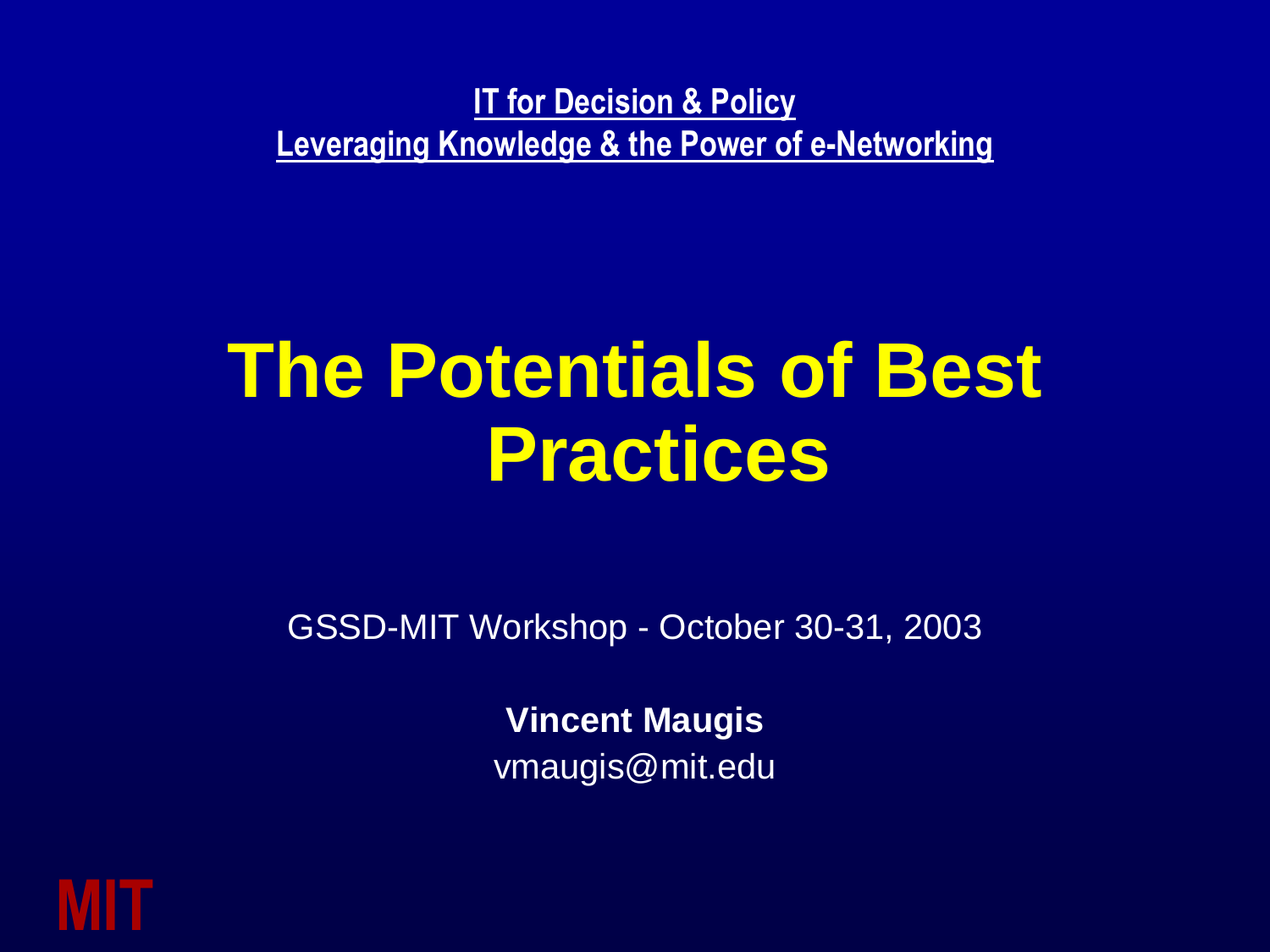### **Relevance of Issue**

- Salient in the practice of policies toward Sustainability
- Central to ways of reducing the gap between *Knowledge* and implementation - *Decision, Policy, Action*
- By definition, a 'Best Practice' is a moving target

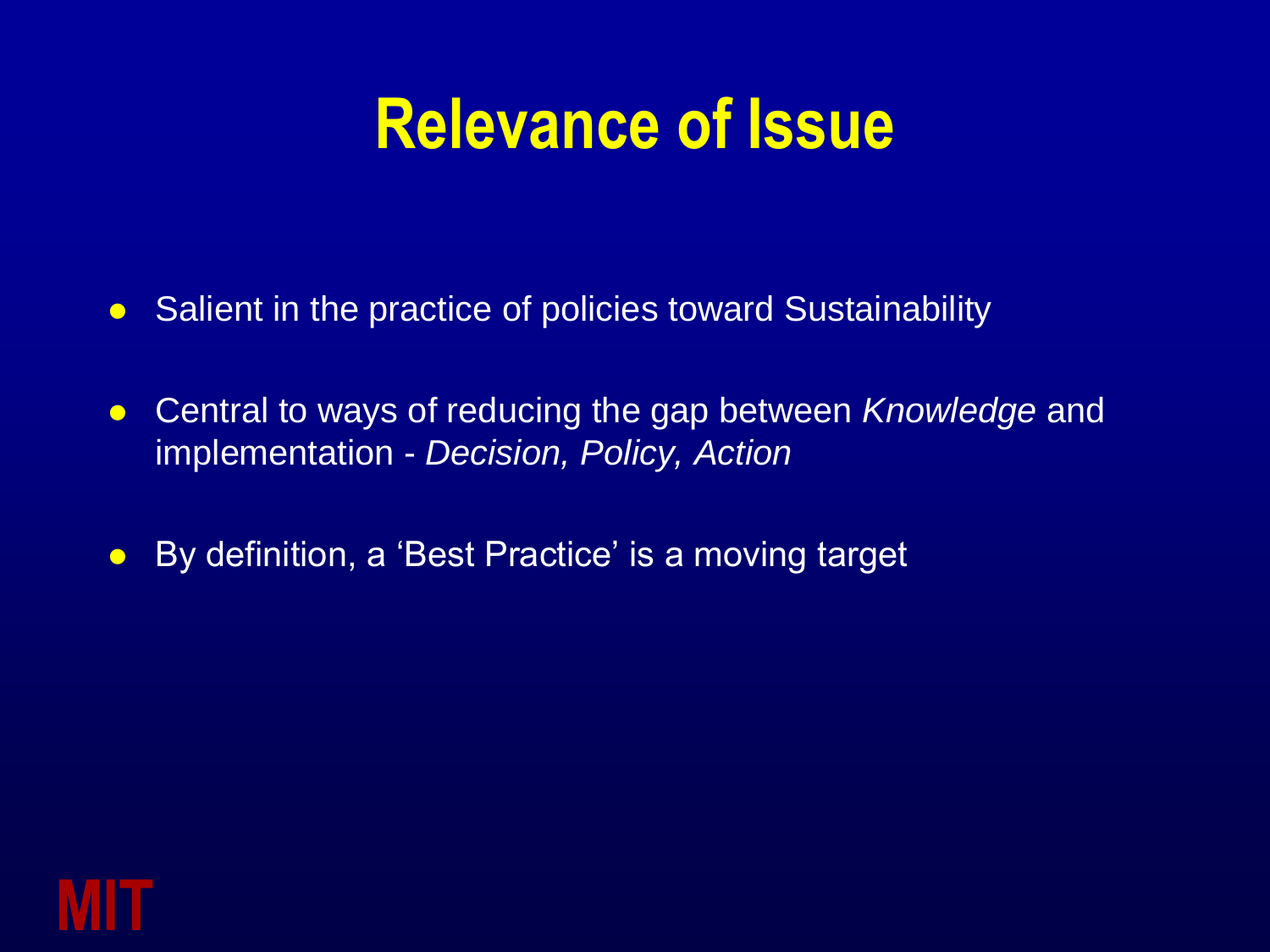# **Outline**

**• Current Status** 

**MIT**

- **Emerging Knowledge Domain**
- New Venues for Knowledge Development
- Local Practices & Global Accords
- Tracking the 'Moving Targets'
- Taking Stock & Moving Forward
- **Orientations for Research & Collaboration**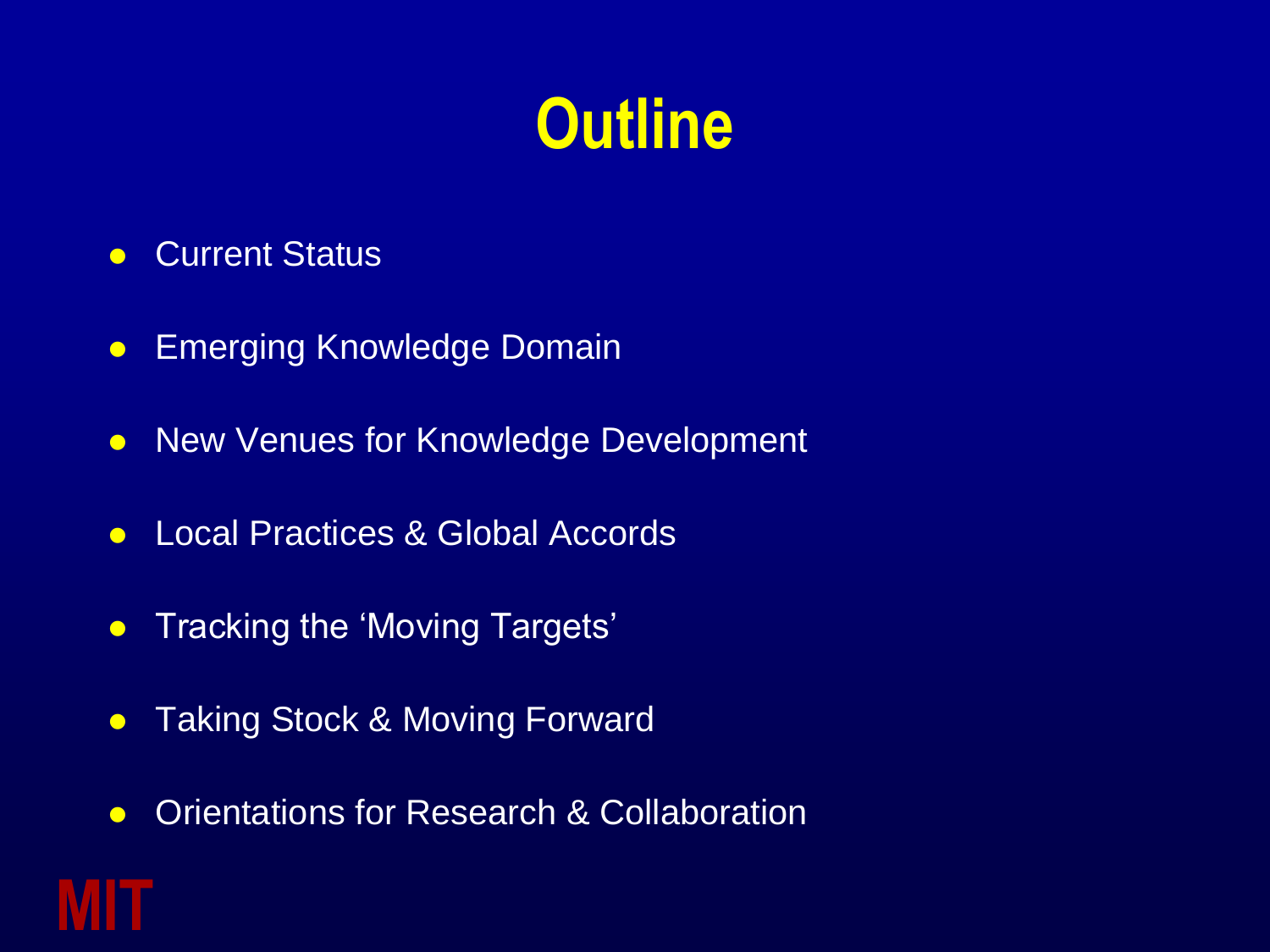### **Current Status**

- Applied to a range of issues & issue areas, by extensive communities of theory, policy, & practice
- Quantity of databases exist about what is considered 'best practice" – but there are no integrative perspectives
- Ontologies are diverse, yet may share common features that are still to be identified
- Meta-databases are not in existence there is as yet no coherent way of learning from practices

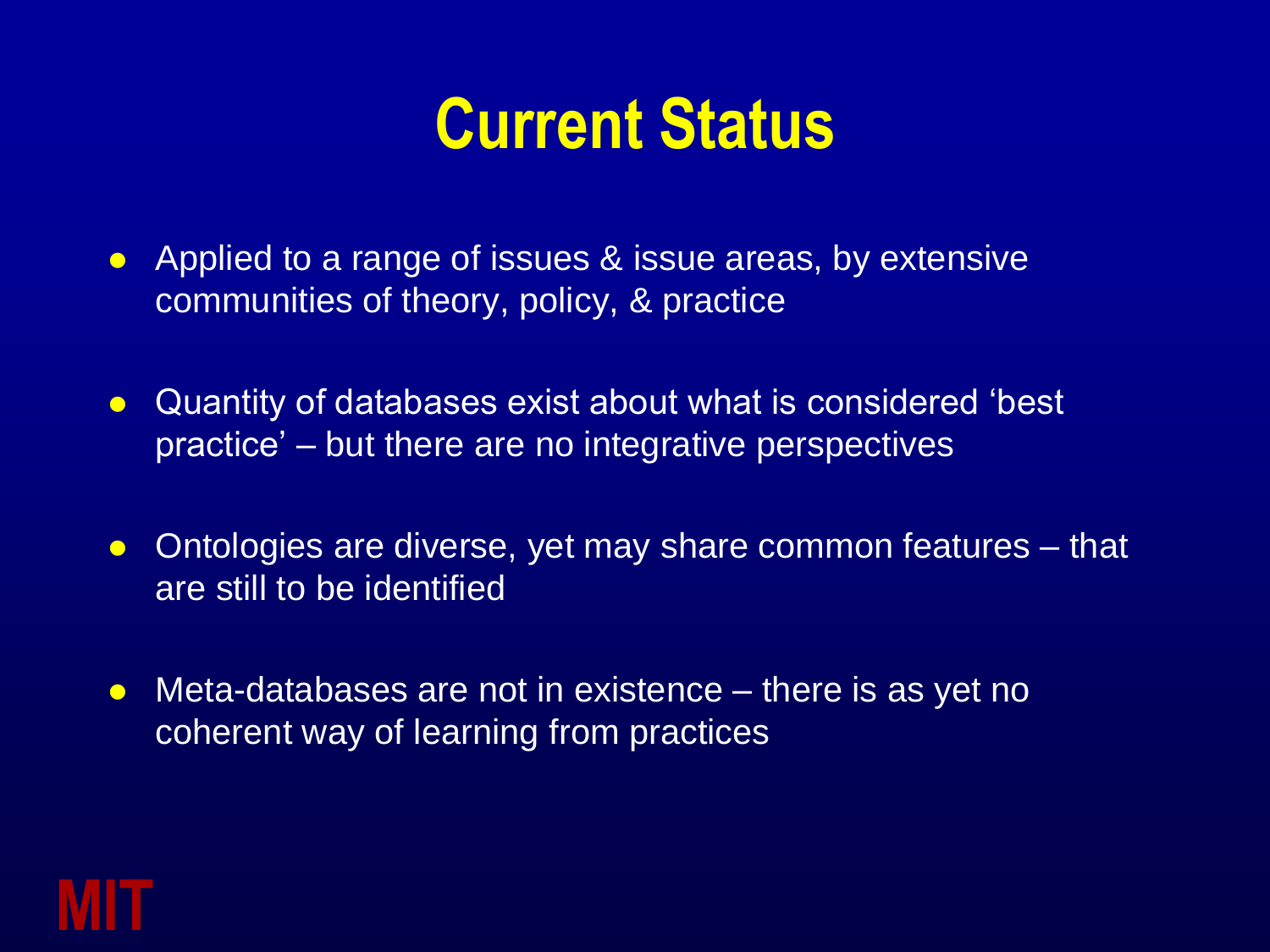# **Emerging Knowledge Domain**

Treated in the context of data bases & case studies

• Not in terms of a knowledge domain or a cluster of knowledge domains

Appears to be a "moving target"

**• Today's Best Practices may cause problems tomorrow** 

Complexity in scale, scope and speed

 Local-global dynamics, context-specificity vs. transferability, & the issues of moving target

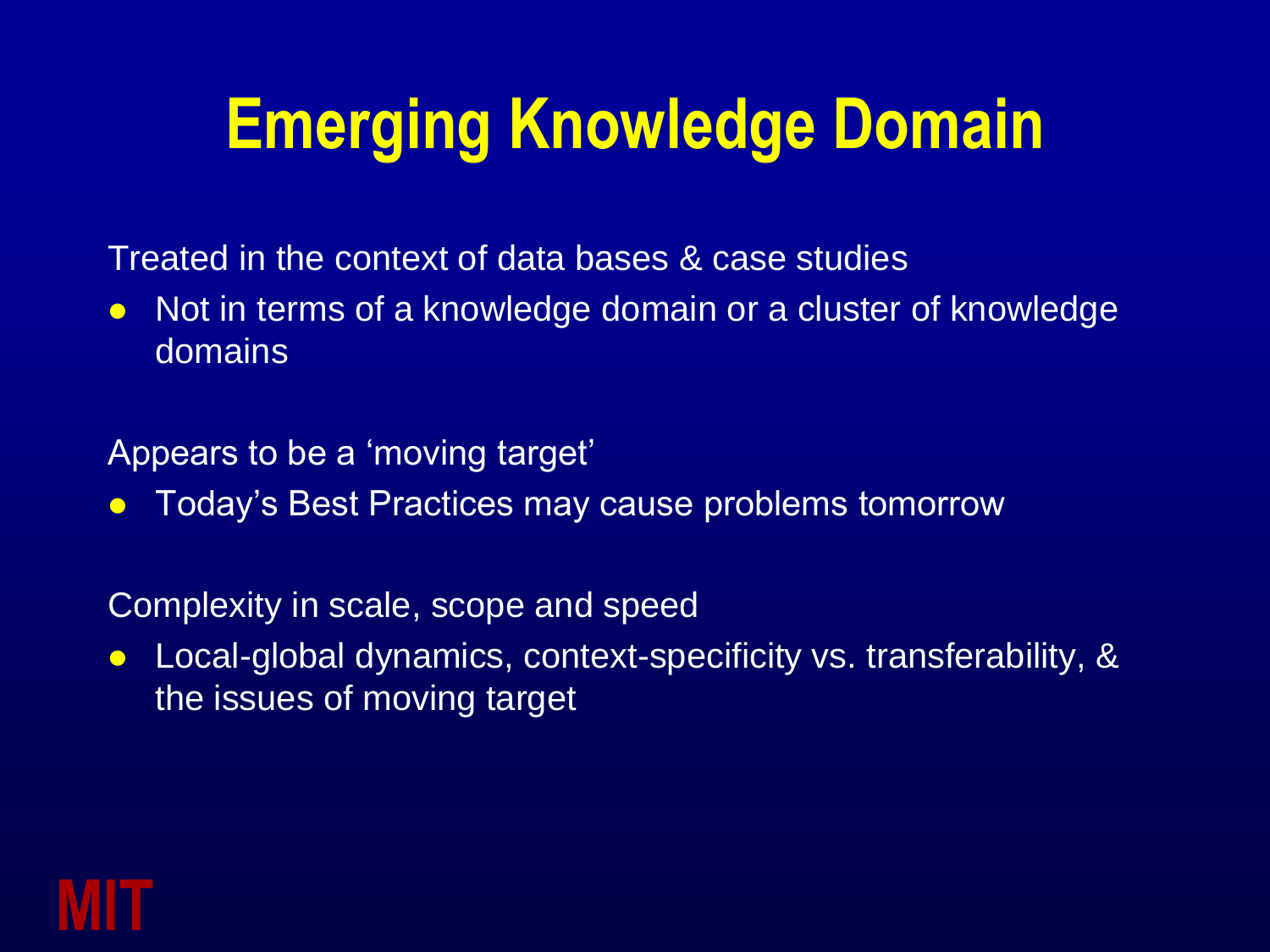## **New Venues for Knowledge Development**

Consider a domain at the intersection of:

- Sustainable development & IT on the one hand
- And a select topic, on the other

We note that:

- Best Practices in sustainable development are identified
- As are practices for the select topic

But there is no data about:

- Best Practices in IT for sustainable development
- Or the introduction of IT for sustainability in the select topic

### **MIT**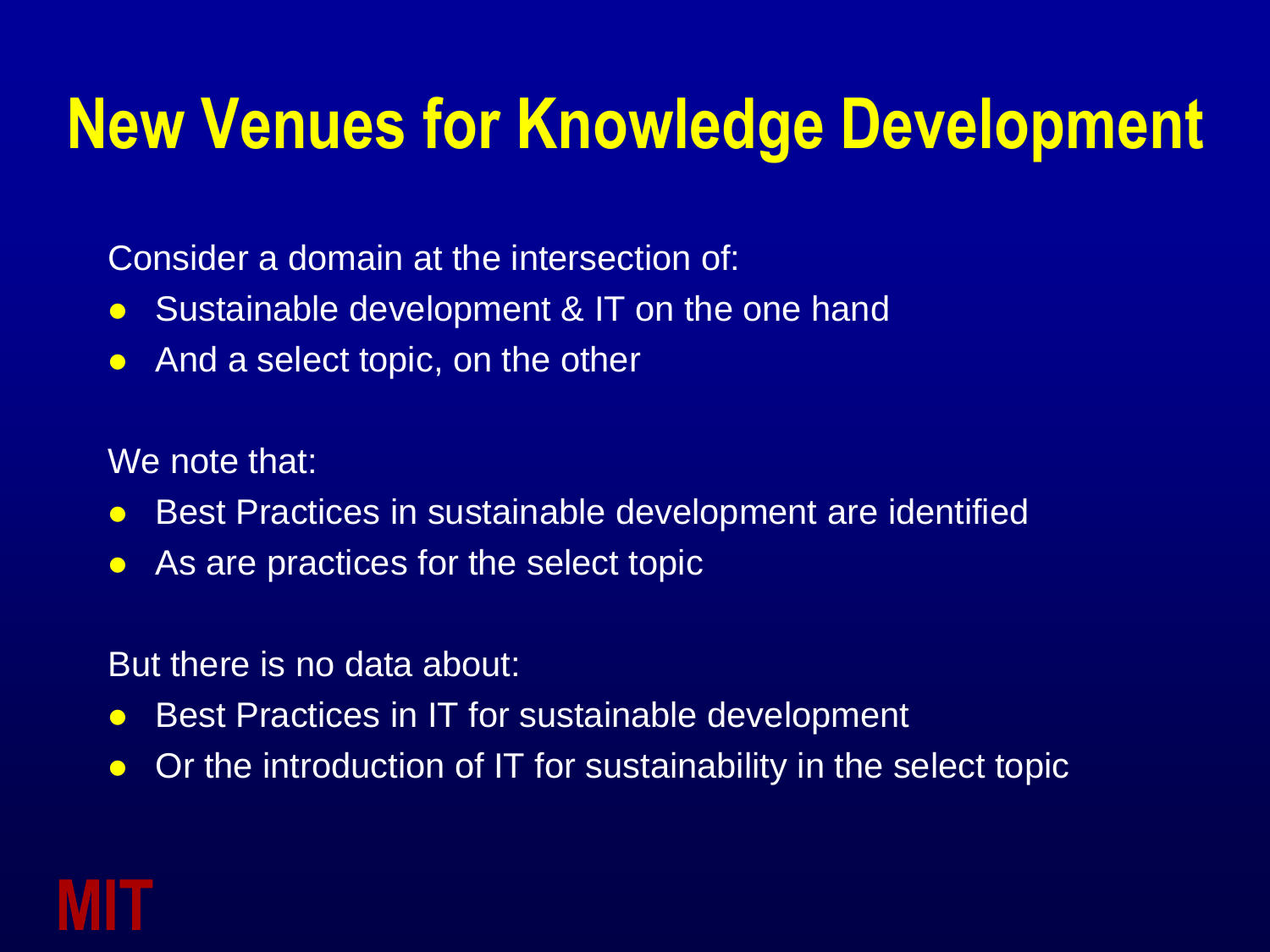# **Leveraging Best Practices Knowledge**

We propose to:

- Draw on a meta knowledge base of Best Practices
- Disaggregated by topics, sub-topics & concepts
- With the ontology and functions of the Global System for Sustainable Development (GSSD)

Where for example:

- Urban management is a topic
- Intelligent transportation systems is a sub-topic
- Use of sensors at cross roads is a concept
- $\bullet$  Etc.

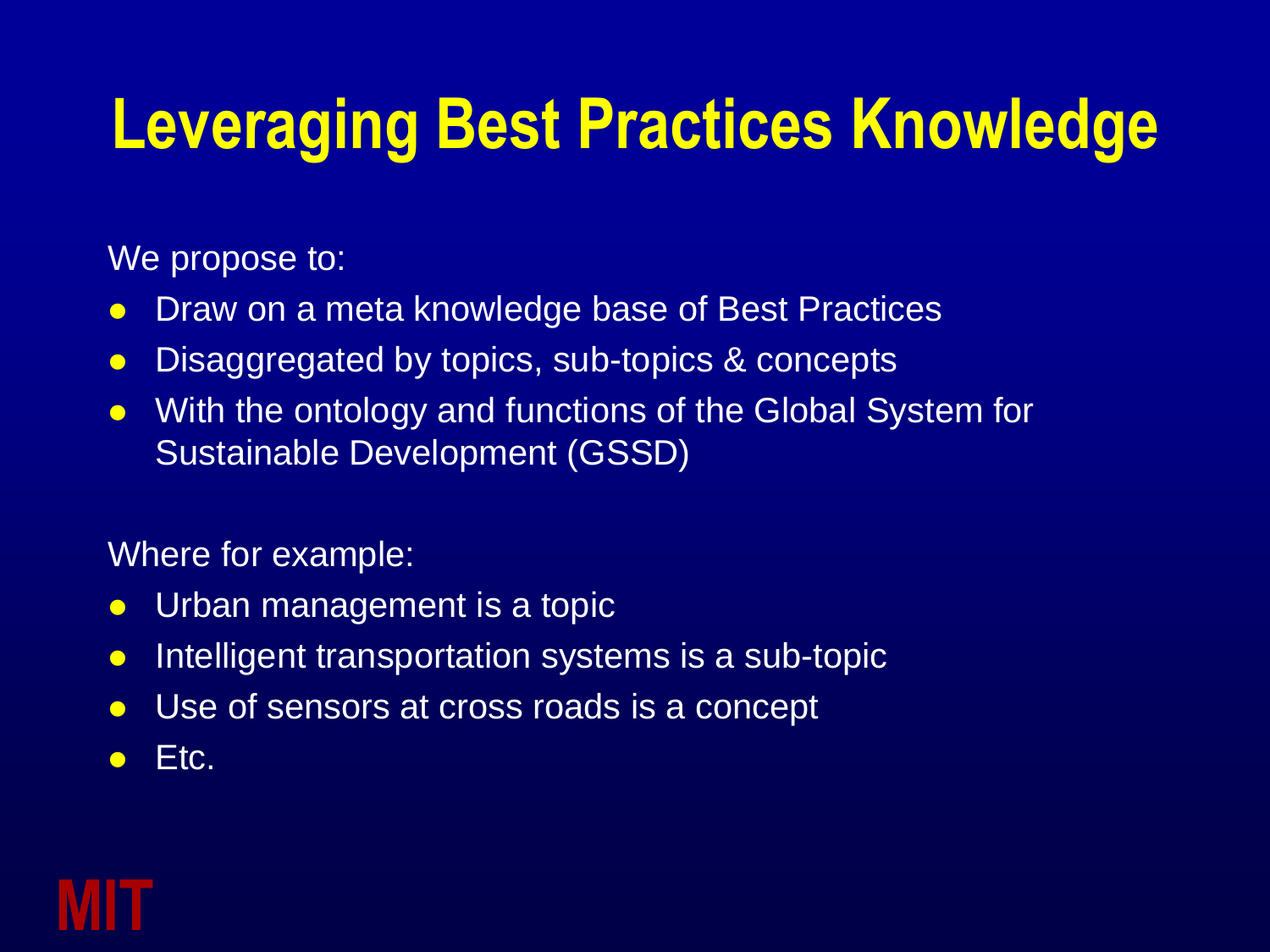### **Local Practices & Global Accords**

Practices evolve in the international community, Applications at the local level will vary

Thus the need to:

- Improve understandings of local practices in response to international accords, and highlight 'best' actions
- Address general global tendencies as well as specific responses at the local level

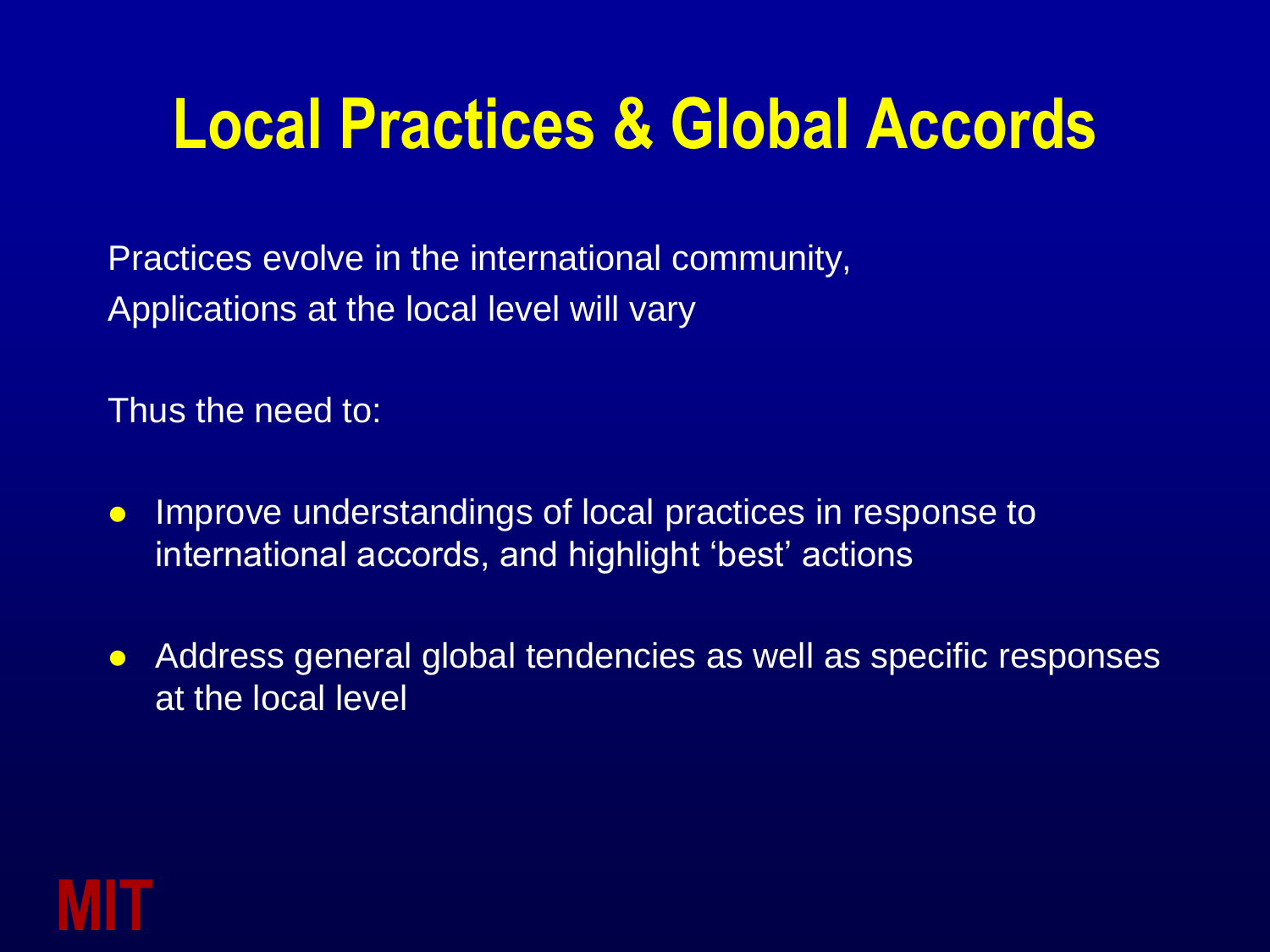# **Answering Questions**

#### Global Level

• What is the international record for Best Practices?

#### Local Level

- What is the nature of attendant practices at the local level?
- What are actual operations of Best Practices, and the major institutional adjustments and innovations that are taking place in response to emergent demands for responsiveness and compliance with international accords?

#### **Gaps**

• Where are the gaps at the global level, and in the context of local strategic development?

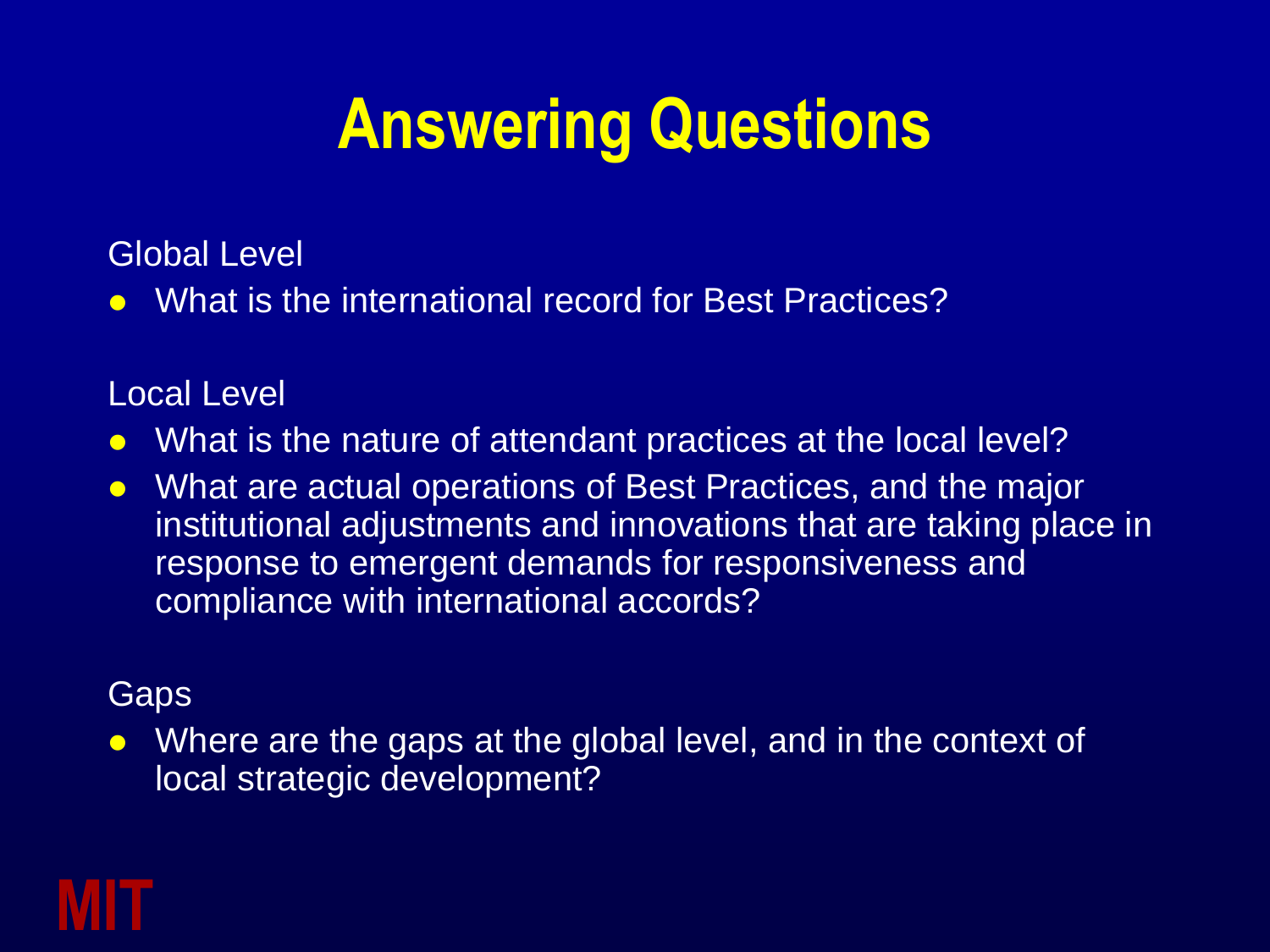# **'Moving Targets'**

- Best Practices involve sustained improvements in applications of knowledge & skills
- What were once 'best practices' do not remain such over time, as they become superseded by improvements and enhancements
- The value of Best Practices is updated as technology improves and knowledge is enhanced
- This helps identify the 'frontier' practices
- It is relevant to 'leapfrogging' considerations
- It helps clarify potential applications for local contexts

### **MIT**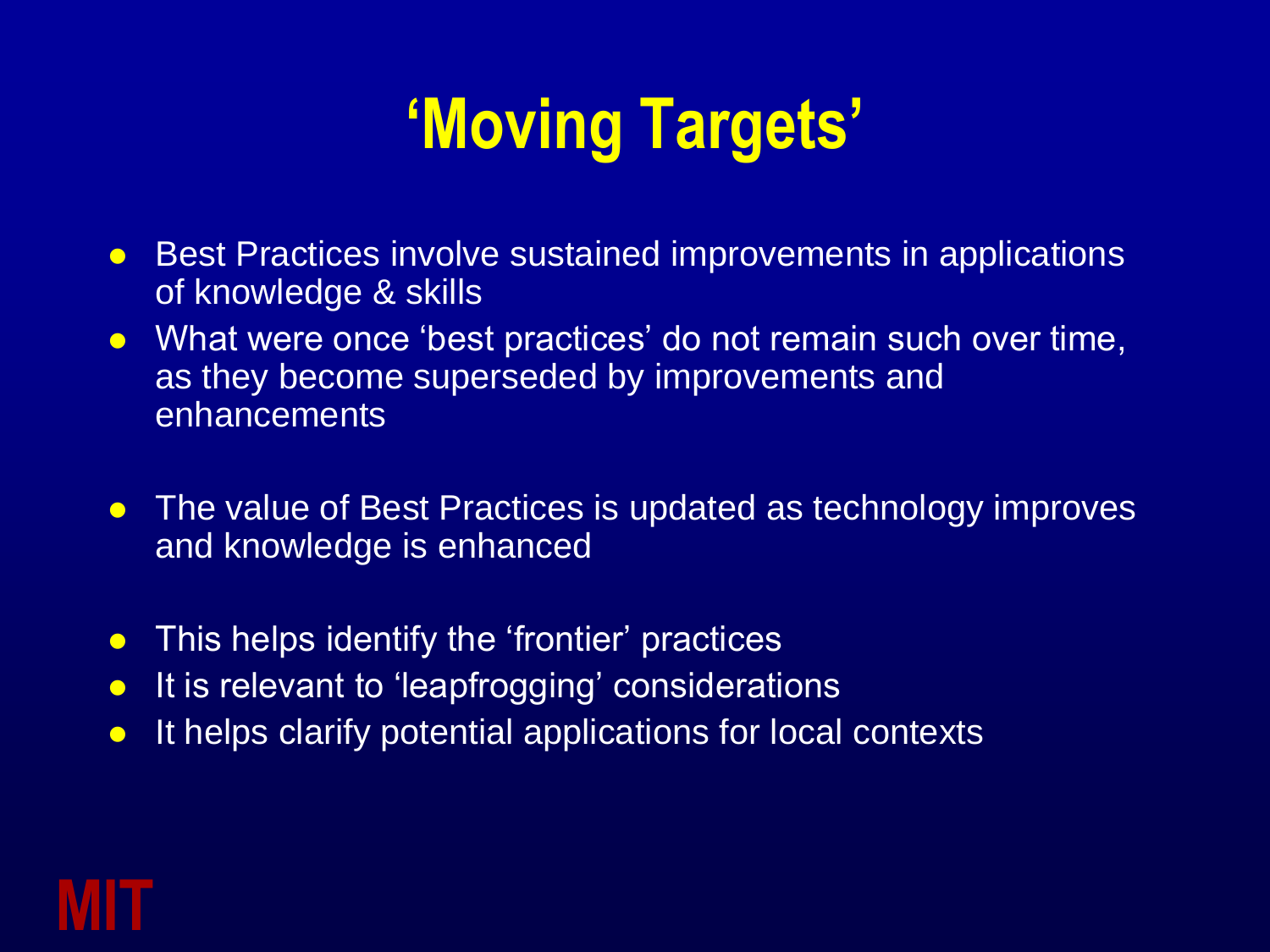# **Tracking the Moving Targets**

Step 1 – Identify:

- An initial "location" of local cases within the broader international records of Best Practices
- And some general indication of current performance relative to Best Practices

Step 2 – Develop:

- The global database
- The criteria for tracking Best Practices
- And the elements most relevant to local contexts

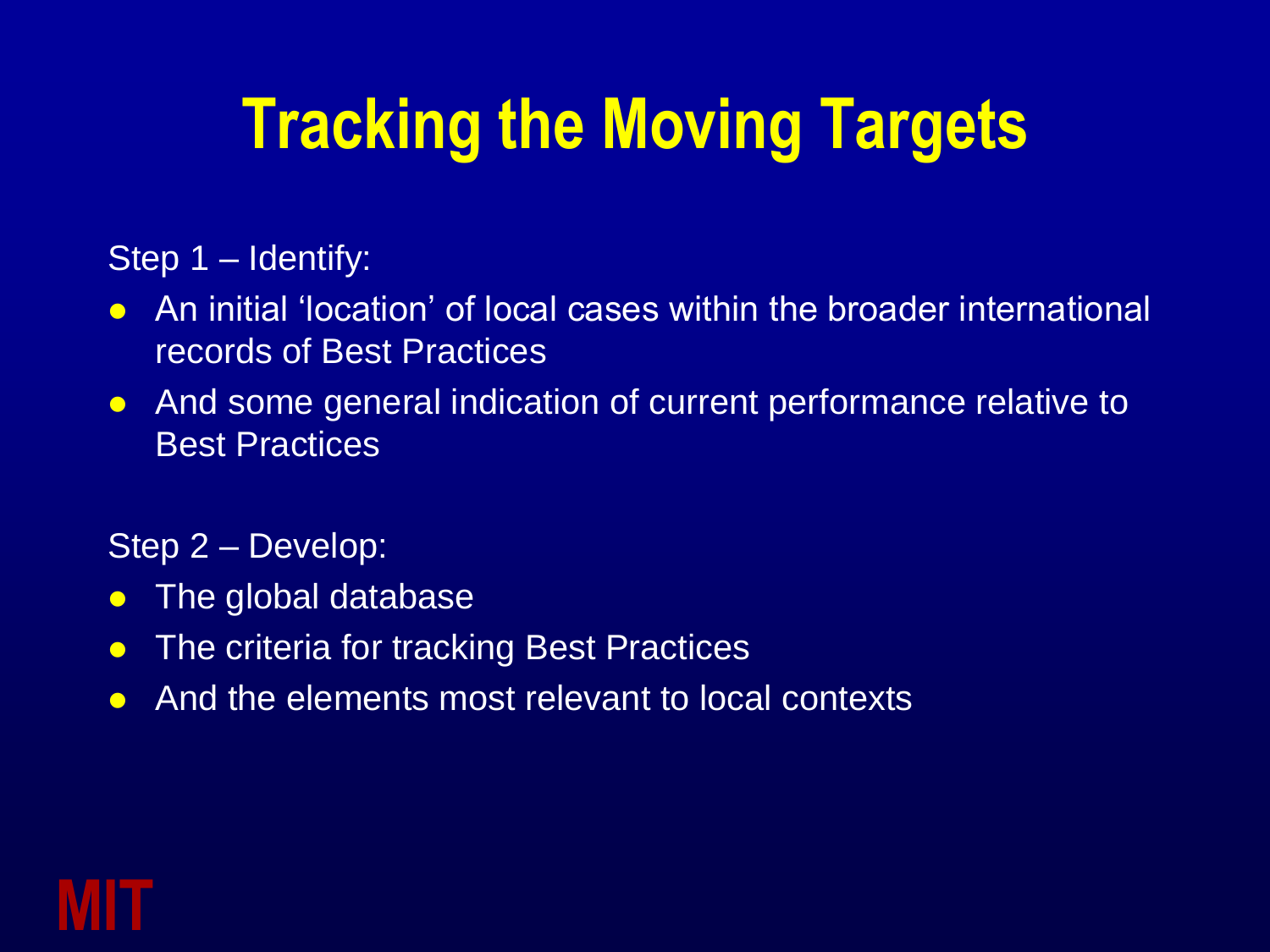# **Taking Stock and Moving Forward**

Considerable on-line resources are available to allow for:

- Analysis of Best Practices in specific domains, topics, and locations
- Comprehensive review of the characteristics of Best Practices
- Developing methods for tracking 'moving targets'
- Highlighting Best Practices most consistent with current realities and desired trajectories in specific contexts

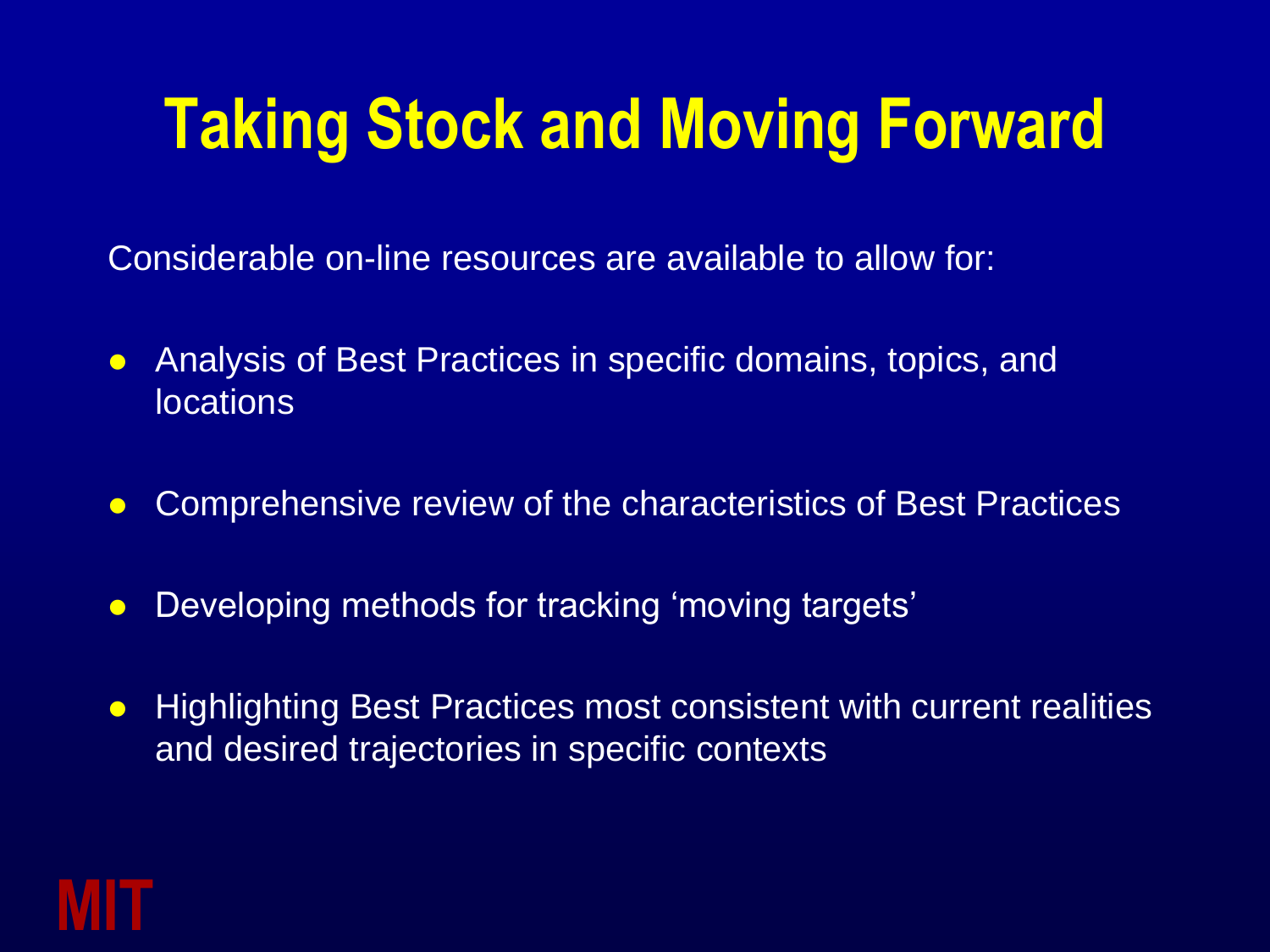## **Directions for Research**

UN and the Int'l community on "Best Practices":

- *It is essential that (…) the activities in question be evaluated (…) by both experts and the people concerned.*
- *(…) it is imperative that information about the activities be easily accessible.*

GSSD MIT on "IT for Decision & Policy":

- **Leveraging Knowledge**
- & the Power of (e)Networking